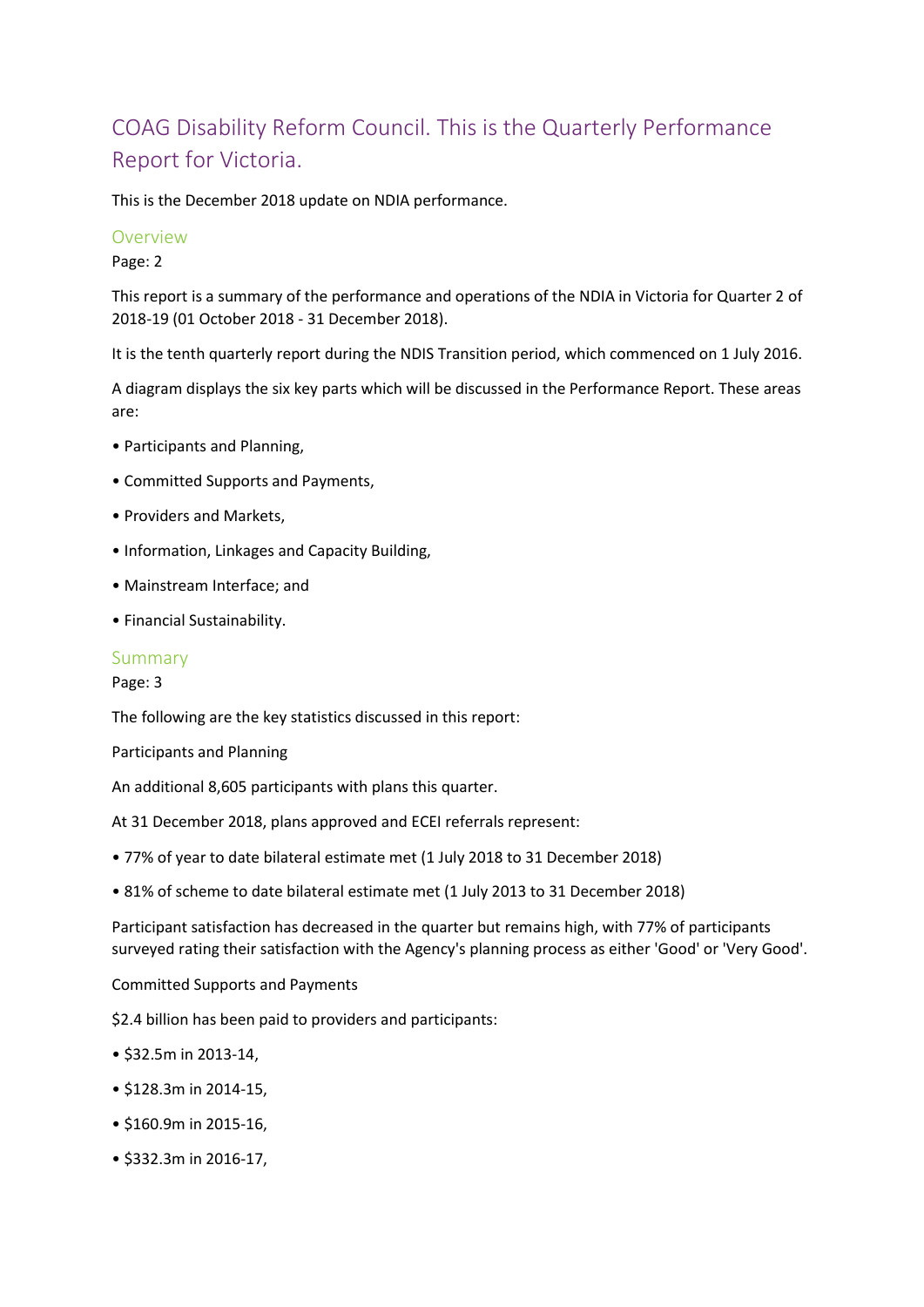- \$935.9m in 2017-18,
- \$819.2m in 2018-19 to date.

Overall,

- 61% of committed supports were utilised in 2013-14,
- 79% in 2014-15,
- 79% in 2015-16,
- 67% in 2016-17,
- 65% in 2017-18.

The 2018-19 experience is still emerging.

The lower proportion of utilisation in 2016-17 and 2017-18 reflects the increased amount of participants who received their first plans in these years. Participants tend to utilise less of their first plan, compared with their second and subsequent plans, as it takes time to familiarise with the NDIS and decide which supports to use.

Providers and Markets

There were 6,027 registered providers at 31 December 2018, representing a 10% increase for the quarter.

44% of registered providers were active at 31 December 2018.

40% of registered providers are individuals/sole traders.

25% of registered providers are receiving 85-90% of payments made by the NDIA.

Mainstream Interface

89% of active participants with a plan approved in 2018-19 Q2 access mainstream services.

# PART 1: Participants and Planning

### Page: 4

As the transition phase to full scheme continues, the NDIS in Victoria continues to grow with 8,605 additional participants with approved plans this quarter.

In total, over 60,000 participants are now being supported by the NDIS in Victoria, with approximately 20% receiving support for the first time.

# Summary

Page: 5

The NDIS is transitioning to full-scheme according to phasing schedules bilaterally agreed by State/Territory and Commonwealth governments.

The following are the key statistics on Participants and Planning:

60,725 participants are now being supported by the NDIS in Victoria, including children in the ECEI program.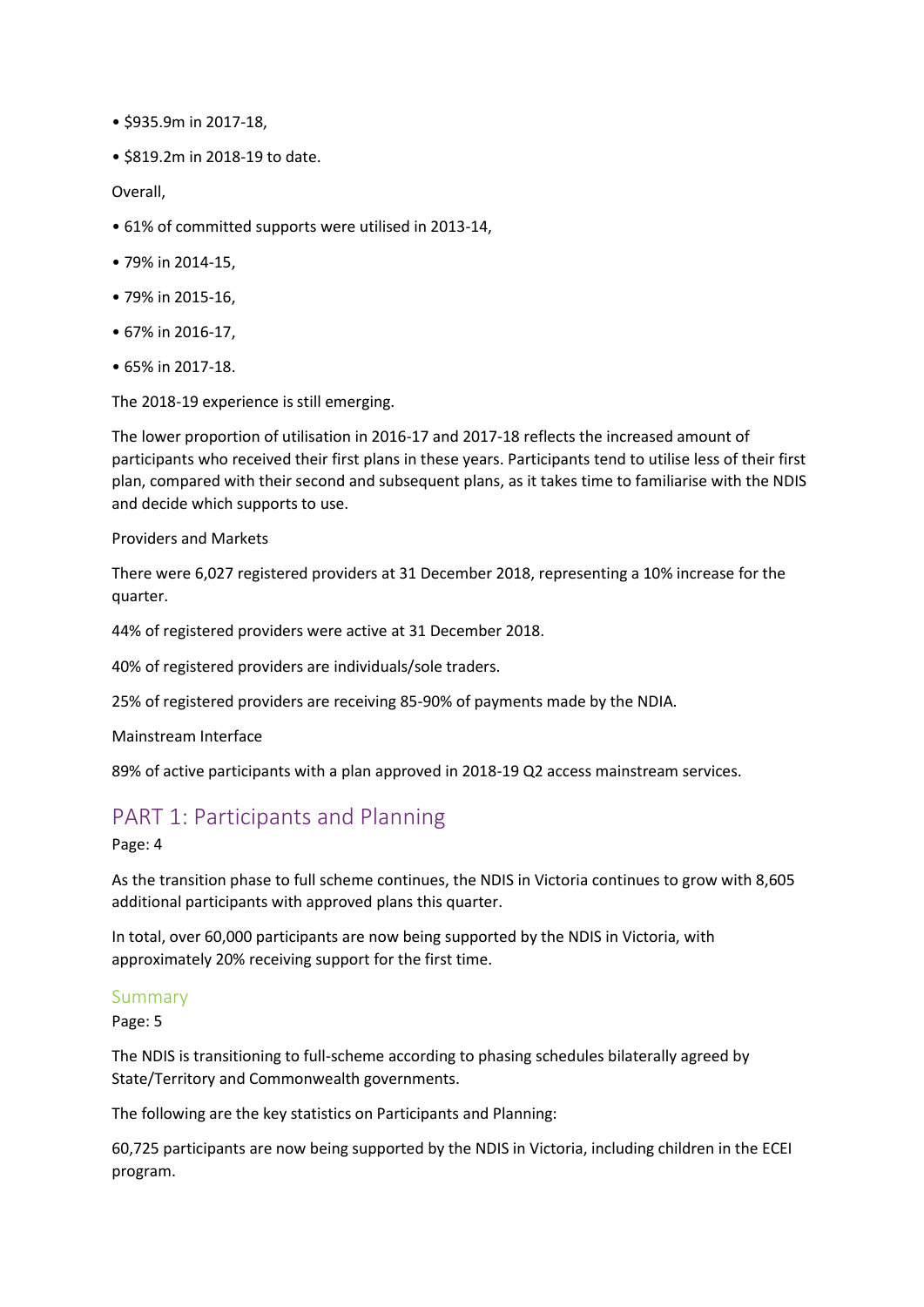8,605 initial plans approved in 2018-19 Q2, excluding children in the ECEI program (representing 18% growth since last quarter).

4,868 children are being supported in the ECEI program, with 2,312 additional referrals to the ECEI gateway confirmed in 2018-19 Q2.

12,093 people are now receiving support for the first time

77% of year to date bilateral estimate met (1 July 2018 to 31 December 2018)

80% of transition to date bilateral estimate met (1 July 2016 to 31 December 2018)

81% of scheme to date bilateral estimate met (1 July 2013 to 31 December 2018)

# Quarterly Intake

Page: 6

There are three charts. The first chart displays the number of participants with access met (Eligible) by Participant Entry point. The second chart displays the number of participants with approved plans by Participant Entry Point. The third chart displays the number of participants with approved plans by Participant Pathway Type.

### 2018-19 Q2

Of the 9,334 participants deemed 'eligible' this quarter 70% entered from an existing State/Territory program.

Of the 8,605 plan approvals this quarter, 66% had transitioned from an existing State/Territory program, 86% entered with a permanent disability and 620 were previously confirmed as ECEI at 2018-19 Q1.

The diagram displays the following key statistics on quarterly intake:

11,744 access decisions

9,334 access met

8,605 plan approvals (excluding ECEI)

2,312 ECEI

# Quarterly Intake Detail

Page: 7

A chart displays the change in plan approvals between the current and previous quarter.

Plan approvals as at 31 December 2018

Plan approval numbers have increased from 47,252 at the end of 2018-19 Q1 to 55,857 by the end of 2018-19 Q2, an increase of 8,605 approvals.

At the end of the quarter, 4,868 are children being supported in the ECEI gateway. Of these, 2,556 were previously confirmed as ECEI at 30 September 2018 and an additional 2,312 children entered the gateway this quarter.

Overall, 964 participants with approved plans have exited the Scheme, resulting in 59,761 active participants (including ECEI) as at 31 December 2018.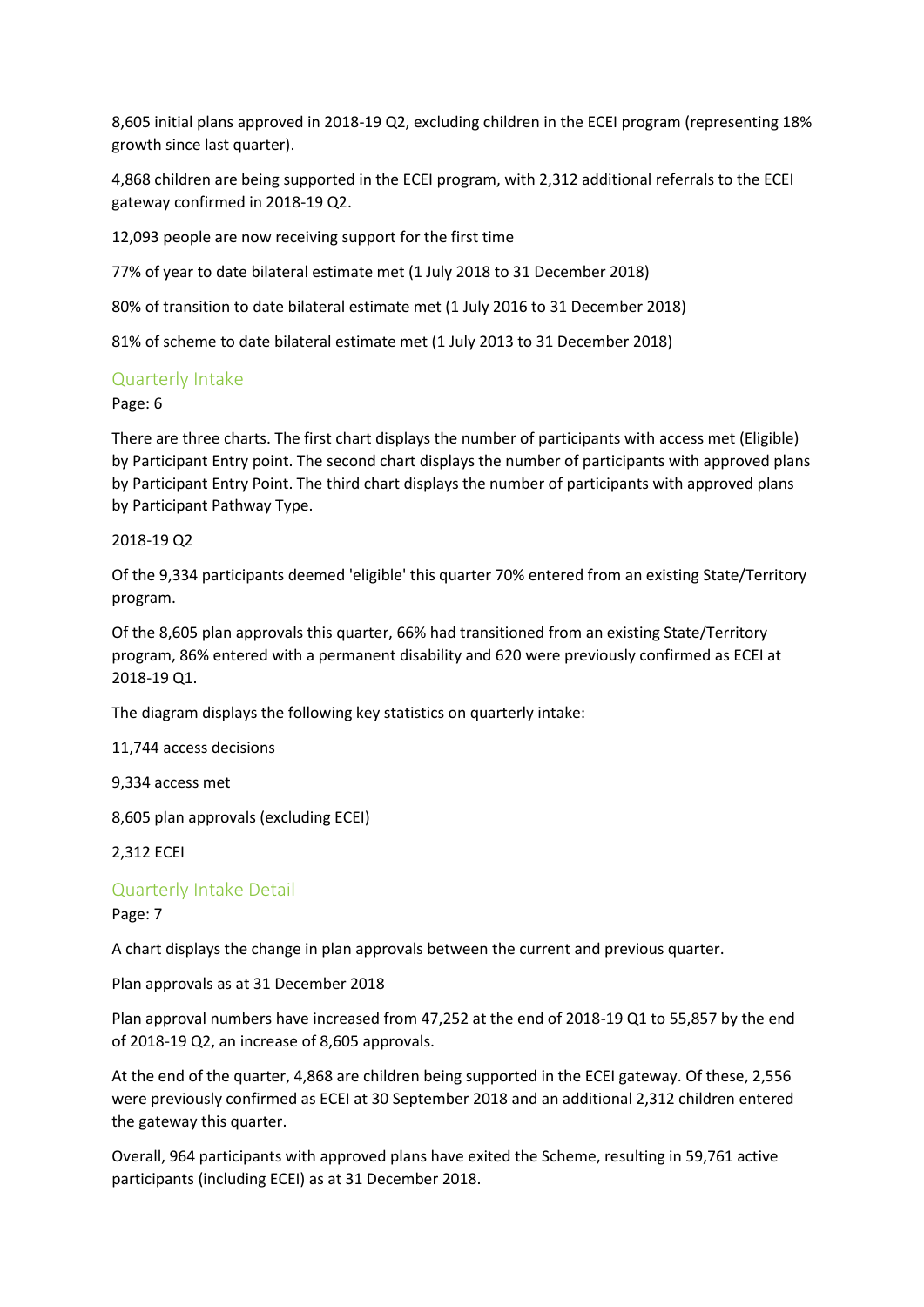There were 11,782 plan reviews this quarter. This figure relates to all participants who have entered the scheme.

# Cumulative Position

Page: 8

There are two charts. The first chart displays the comparison between the cumulative plan approvals and the bilateral estimate per quarter. The second chart displays the number of plan approvals by participant referral pathway.

Plan approvals as at 31 Dec 2018

At the end of 2018-19 Q2, the cumulative total number of participants receiving support was 60,725 (including 4,868 children supported through the ECEI gateway). Of these, 38,426 transitioned from an existing State/Territory program, 5,338 transitioned from an existing Commonwealth program and 12,093 participants are now receiving support for the first time.

Overall, since 1 July 2013, there have been 84,891 people with access decisions.

Cumulative position reporting is inclusive of trial participants for the reported period and represents participants who have or have had an approved plan.

The following are the key statistics on the cumulative position:

77% of year to date bilateral estimate met (1 July 2018 to 31 December 2018)

80% of transition to date bilateral estimate met (1 July 2016 to 31 December 2018)

81% of scheme to date bilateral estimate met (1 July 2013 to 31 December 2018)

55,857 plan approvals to date; 60,725 including ECEI confirmed

# Participant Profiles by Age Group

Page: 9

There are two charts. The first chart displays the number of participants with an approved plan by age group for the current quarter. The second chart displays the percentage of participants with an approved plan by the participant's age group. This chart compares the current quarter against all prior quarters.

Around 23% of participants entering in this quarter are aged 7 to 14 years. This compares with 22% in prior quarters.

Note: The age eligibility requirements for the NDIS are based on the age as at the access request date. Participants with their initial plan approved aged 65+ have turned 65 since their access request was received.

# Participant Profiles by Disability Group

Page: 10

There are two charts. The first chart displays the number of participants with an approved plan by disability group for the current quarter. The second chart displays the percentage of participants with an approved plan by the participant's disability group. This chart compares the current quarter against all prior quarters.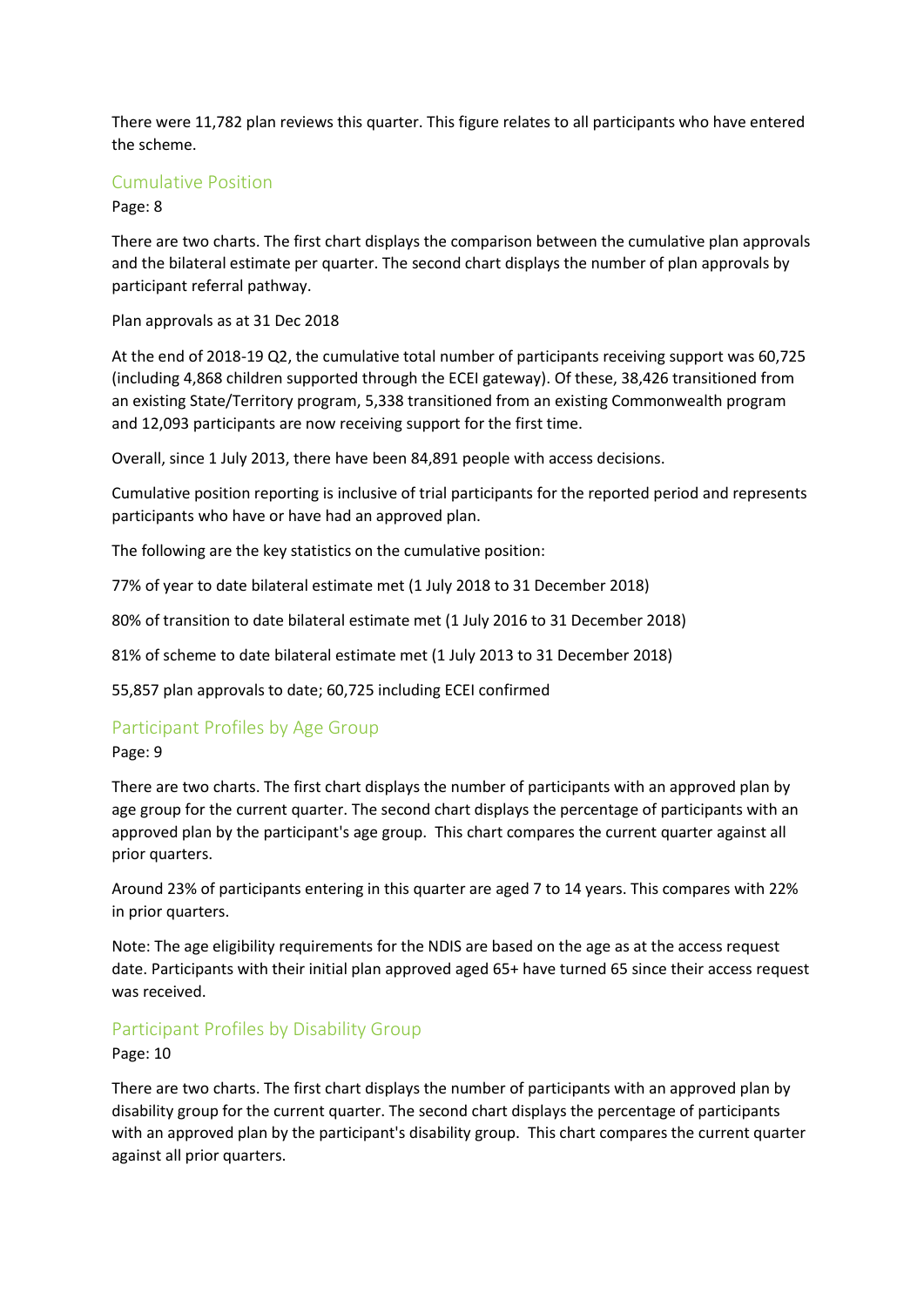Of the participants entering this month, 27% have a primary disability group of Autism and 23% have a primary disability group of Intellectual Disability.

Note 1: Of the 1963 active participants identified as having an intellectual disability, 252 (13%) have Down syndrome.

Note 2: Since 2017-18 Q1 Developmental Delay and Global Developmental Delay have been reported separately to the Intellectual Disability group.

# Participant Profiles by Level of Function

Page: 11

A chart displays the percentage of participants with an approved plan by the participant's level of function. This chart compares the current quarter against all prior quarters.

For participants with a plan approval in the current quarter:

- 24% of active participants had a relatively high level of function
- 46% of active participants had a relatively moderate level of function
- 30% had a relatively low level of function

These relativities are within the NDIS participant population, and not comparable to the general population.

# Participant Profiles by Gender

Page: 12

The figure on the right displays the amount and percentage of participants with an approved plan per the participant's gender group. This figure compares the current quarter against all prior quarters.

The majority of participants are males.

### Participant Profiles

Page: 13

There are three charts. The first chart displays the percentage of participants with an approved plan by the participant's Aboriginal & Torres-Strait Islander status. The second chart displays the percentage of participants with an approved plan by the participant's Young people in residential aged care status. The third chart displays the percentage of participants with an approved plan by the participant's Culturally and Linguistically Diverse status. All three charts compare the current quarter against all prior quarters.

Of the participants with a plan approved in 2018-19 Q2:

• 2.0% were Aboriginal or Torres Strait Islander, compared with 2.3% in previous quarters combined.

• 1.6% were young people in residential aged care, compared with 1.4% in previous quarters combined.

• 14.2% were culturally and linguistically diverse, compared with 7.5% in previous quarters combined.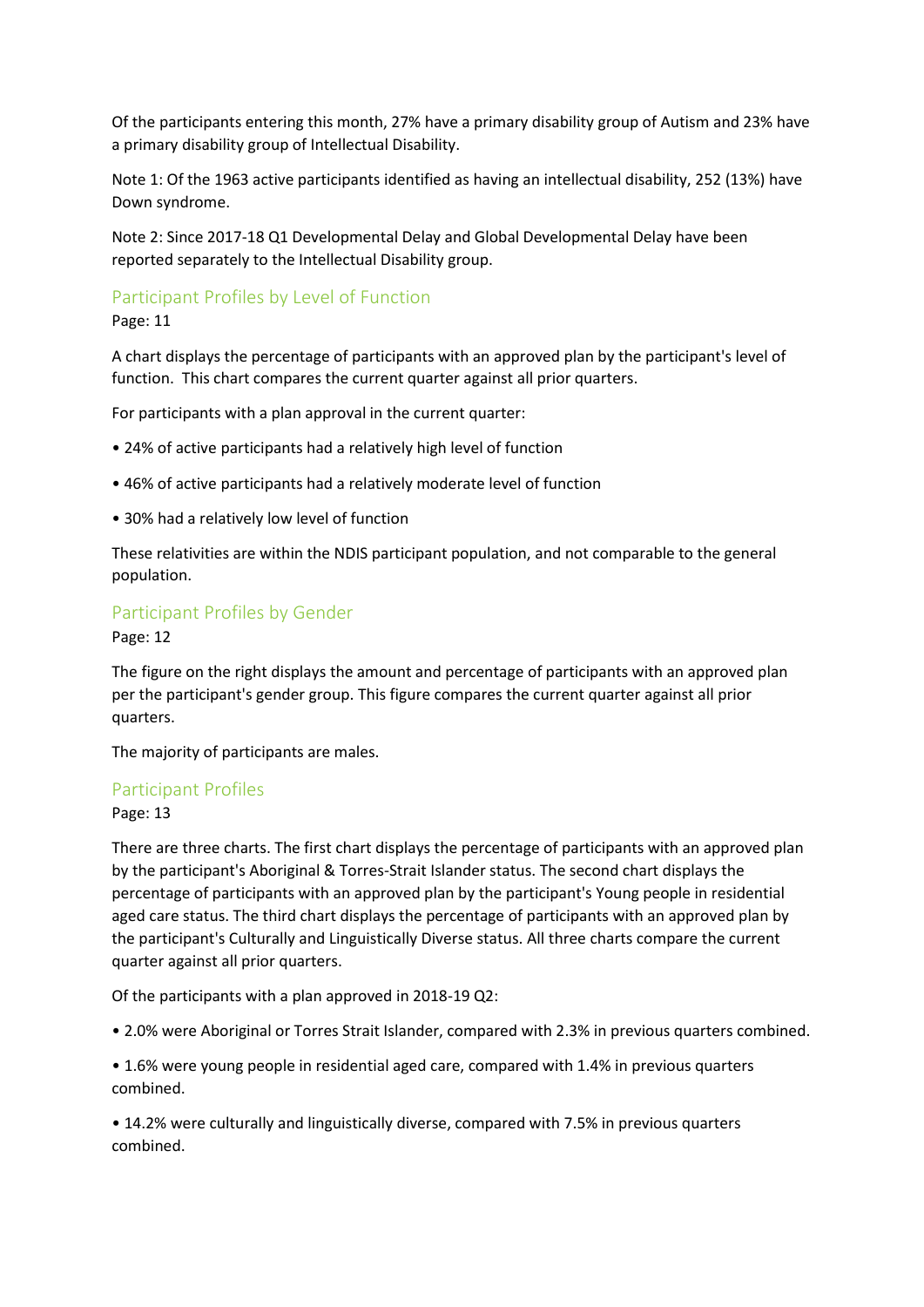The following are the key statistics for the current quarter on Aboriginal & Torres-Strait Islander status.

171 Aboriginal and Torres Strait Islander

7,683 Not Aboriginal and Torres Strait Islander

739 Not Stated

The following are the key statistics for the current quarter on Young people in residential aged care status.

134 Young people in residential aged care

8,459 Young people not in residential aged care

The following are the key statistics for the current quarter on Culturally and Linguistically Diverse status.

1,217 Culturally and linguistically diverse

7,362 Not culturally and linguistically diverse

14 Not stated

### Plan Management Support Coordination

Page: 14

Two charts display the proportion of support coordination and plan management for participants. These charts compare the current quarter against all prior quarters.

The proportion of participants electing to fully or partly self-manage their plan was higher in 2018-19 Q2 at 29%, compared with 26% in previous quarters combined.

49% of participants who have had a plan approved in 2018-19 Q2 have support coordination in their plan, compared to 47% in previous quarters combined.

### Plan Activation

Page: 15

Two charts display the proportion of the duration to activate plans. These charts compare plans approved in 2017-18 Q4, against plans approved in prior quarters.

Plan activation refers to the amount of time between plan approval and the commencement of the participant receiving support.

The percentage of plans activated within 90 days of approval were:

- 77% of plans approved in prior quarters
- 80% of plans approved in 2017-18 Q4.

Plan activation can only be approximated using data on payments. As there is a lag between when support is provided and payments made, these statistics are likely to be conservative. That is, it is likely that plan activation is faster than presented. Further, in-kind supports have been excluded from the calculation, which contributes to the conservative figures.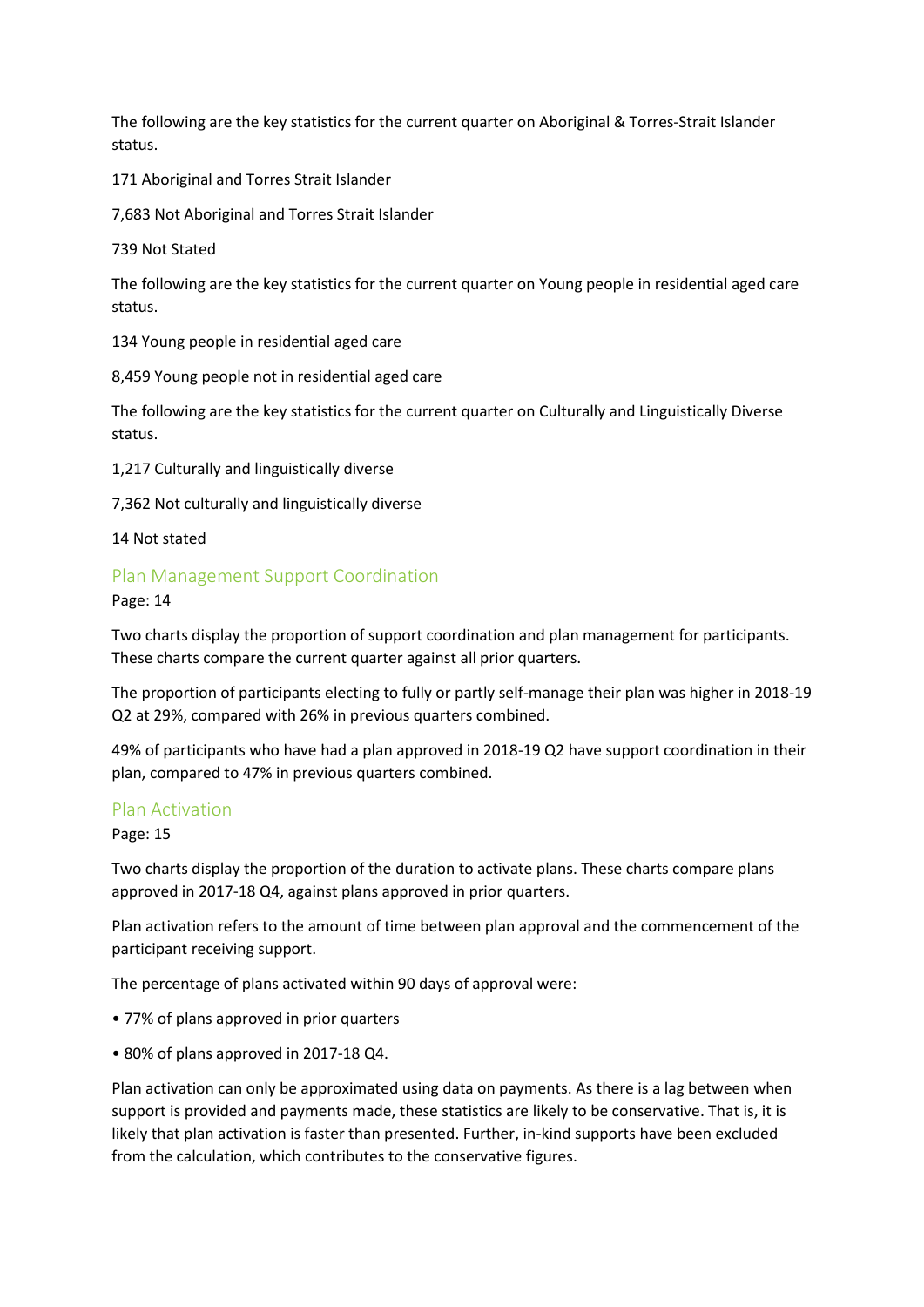Note: Plans approved after the end of 2017-18 Q4 have been excluded from the charts. They are relatively new and it is too early to examine their durations to activation.

# Participant Outcomes

Page: 16

A chart displays selected key baseline indicators for participants.

Information was collected from 99.6% of participants who have received their initial plan since 1 July 2016 (baseline outcome measures).

• 65% of participants aged 0 to before school are able to make friends outside of family/carers, compared to 59% of participants from school age to 14

• 54% of participants aged 0 to before school are engaged in age appropriate community, cultural or religious activities, compared to 33% - 37% for other age groups

• 59% of participants from school age to 14 attend school in a mainstream class, compared to 26% of participants aged 15 to 24

• 22% of participants aged 25 and over have a paid job, compared to 15% of participants aged 15 to 24

• 63% of participants aged 25 and over choose what they do every day, compared to 39% of participants aged 15 to 24

# Family/Carers Outcomes

Page: 17

A chart displays selected key baseline indicators for family and carers of participants.

The percentage of participants' family/carers:

- working in a paid job was highest for participants aged 15 to 24 (50%)
- able to advocate for their child/family member was highest for participants aged 0 to 14 (76%)

• who have friends and family they can see as often as they like was highest for participants aged 25 and over (45%)

• who feel in control selecting services was highest for participants aged 25 and over (40%)

• who support/plan for their family member through life stage transitions was highest for participants aged 0 to 14 (84%)

# Has the NDIS helped? Participants

Page: 18

Charts display the responses from participants to the question: 'Has the NDIS helped?' split into age categories and life domains.

Perceptions of whether the NDIS has helped.

Participants who entered the Scheme between 1 July 2016 and 31 December 2016 and had a plan review approximately one year later and also two years later were asked questions about whether the NDIS had helped them.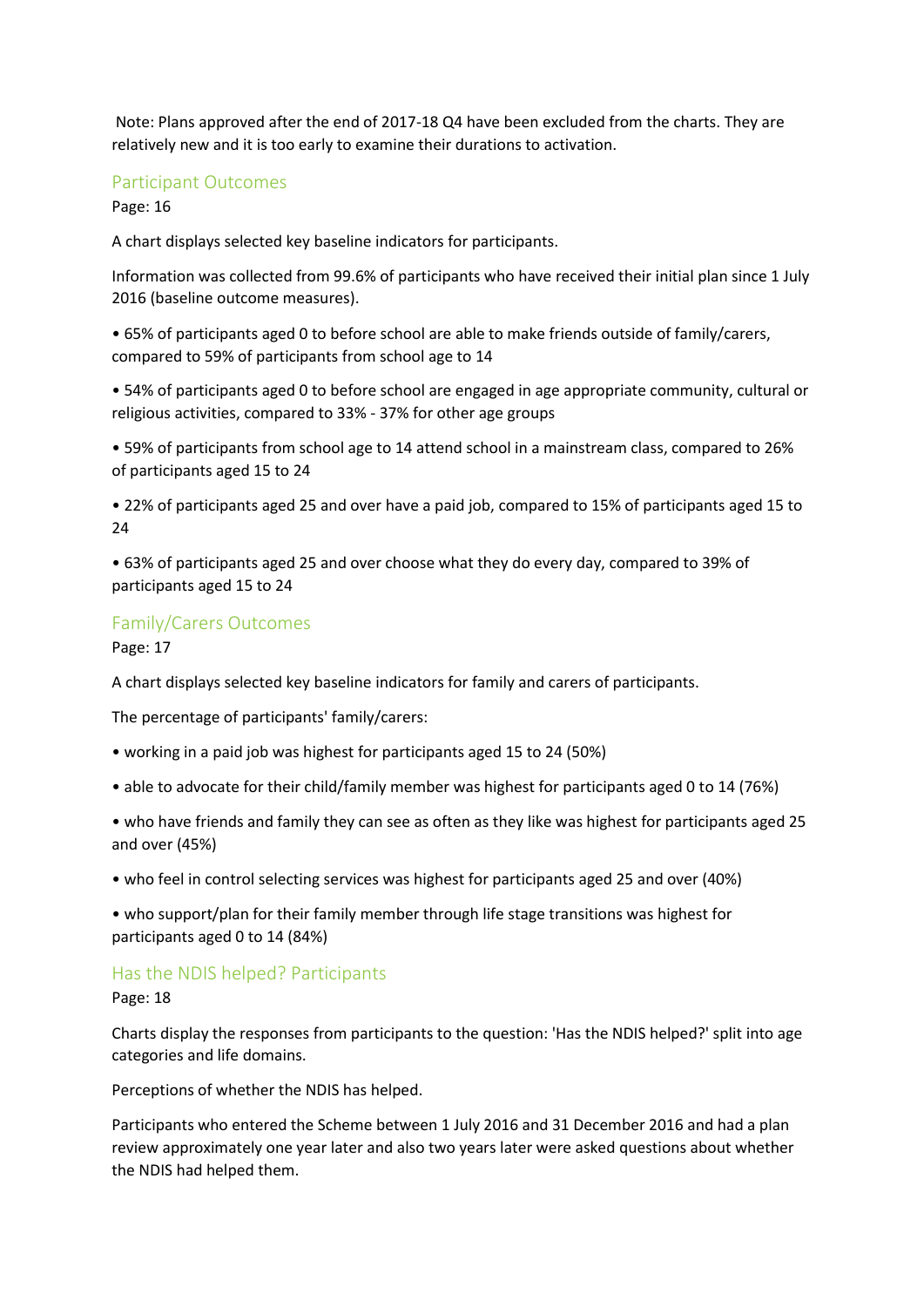In general, participants' perceptions of whether the NDIS has helped improved from year one to year two, with the exception of the Work domain.

# Has the NDIS helped? Family/Carers

Page: 19

A chart displays, from year 1 to year 2, the percentage of family and carers who thought the NDIS has helped in various domains.

Perceptions of whether the NDIS has helped.

Families and carers of participants who entered the Scheme between 1 July 2016 and 31 December 2016 and had a plan review approximately one year later and also two years later were asked questions about whether the NDIS had helped them.

Overall, family and carers' perceptions of whether the NDIS has helped improved from year one to year two.

Note: There was insufficient data to report for participants aged 15 and over for this quarter.

# Participants in Work

Page: 20

A chart displays, from baseline to year 2, the percentage of participants in paid work by age group.

Participants who entered the Scheme between 1 July 2016 and 31 December 2016 and are of working age are monitored to see whether the NDIS has helped them find paid work.

Participants who entered the Scheme between 1 July 2016 and 31 December 2016 and are of working age are monitored to see whether the NDIS has helped them find paid work.

The percentage of participants in paid work increased from 9% to 16% for those aged 15 to 24, but decreased from 18% to 17% for those aged 25 and over. Overall, the percentage increased from 16% to 17%.

# Participants involved in communal and social activities

Page: 21

A chart displays, from baseline to year 2, the percentage of participants engaged in social activities in their community.

Participants who entered the Scheme between 1 July 2016 and 31 December 2016 are monitored to see whether the NDIS has helped them participate in social activities in their community.

The percentage of participants engaged in social activities in their community increased from 35% to 40% for those aged 15 to 24 and increased from 35% to 41% for those aged 25 and over. Overall, the percentage increased from 35% to 41%.

# Participant Satisfaction

Page: 22

A chart displays, by quarter, the proportion of participants describing satisfaction with the Agency's planning process as 'good' or 'very good'.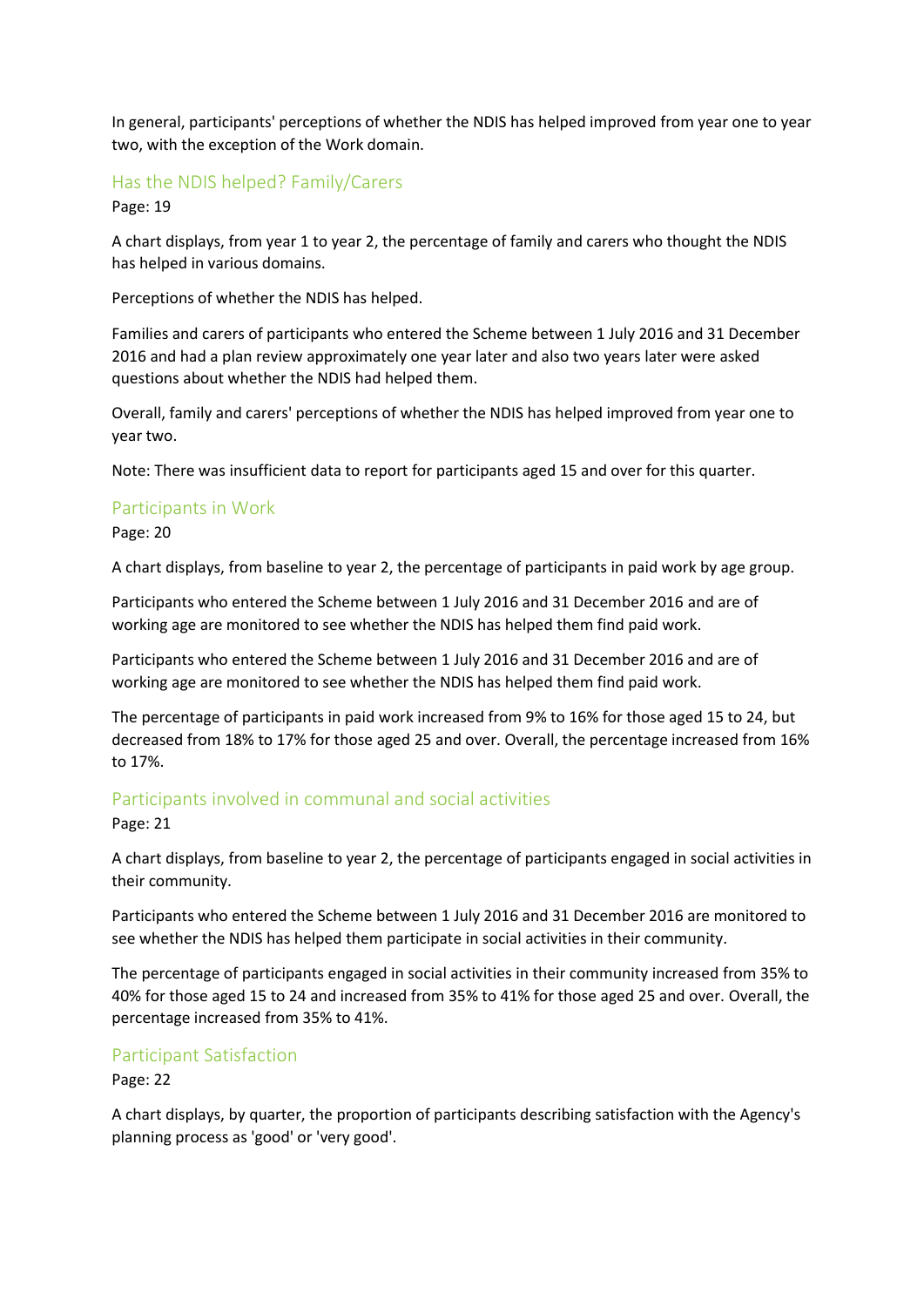77% of participants rated their satisfaction with the Agency's planning process as either good or very good in the current quarter. This has decreased since the last quarter with sufficient data but remains high.

A new participant satisfaction survey has been developed. Going forward it will better record the experience of NDIS participants, and their families and carers, at different stages of the participant pathway.

Participant satisfaction continues to be high, but has fluctuated at around or below the trial site level.

Note: Participant satisfaction results are not shown if there is insufficient data in the group.

# PART 2: Committed Supports and Payments

Page: 23

Both committed and paid supports to participants are increasing in line with the growing scheme.

Of the \$3.8 billion that has been committed in participant plans, \$2.4 billion has been paid to date.

# Summary

Page: 24

This section presents information on the amount committed in plans and payments to service providers and participants.

The following are the key statistics on Committed Supports and Payments:

\$2.3 billion of committed supports in respect of prior financial years including trial

\$1.5 billion of supports in respect of 2018-19 to date

\$32.5m has been paid to providers and participants for supports provided in 2013-14, \$128.3m in 2014-15, \$160.9m in 2015-16, \$332.3m in 2016-17, \$935.9m in 2017-18 and \$819.2m in 2018-19 to date

Overall, 61% of committed supports were utilised in 2013-14, 79% in 2014-15, 79% in 2015-16, 67% in 2016-17 and 65% in 2017-18.

The 2018-19 experience is still emerging.

# Committed Supports and Payments

Page: 25

A table and a graph show the comparison between the total committed supports and paid support for each year since scheme inception.

Committed supports by year that the support is expected to be provided, compared with committed supports that have been used (paid).

Of the \$3.8 billion that has been committed in participant plans, \$2.4 billion has been paid to date.

In particular, for supports provided in:

2013-14: \$32.5m has been paid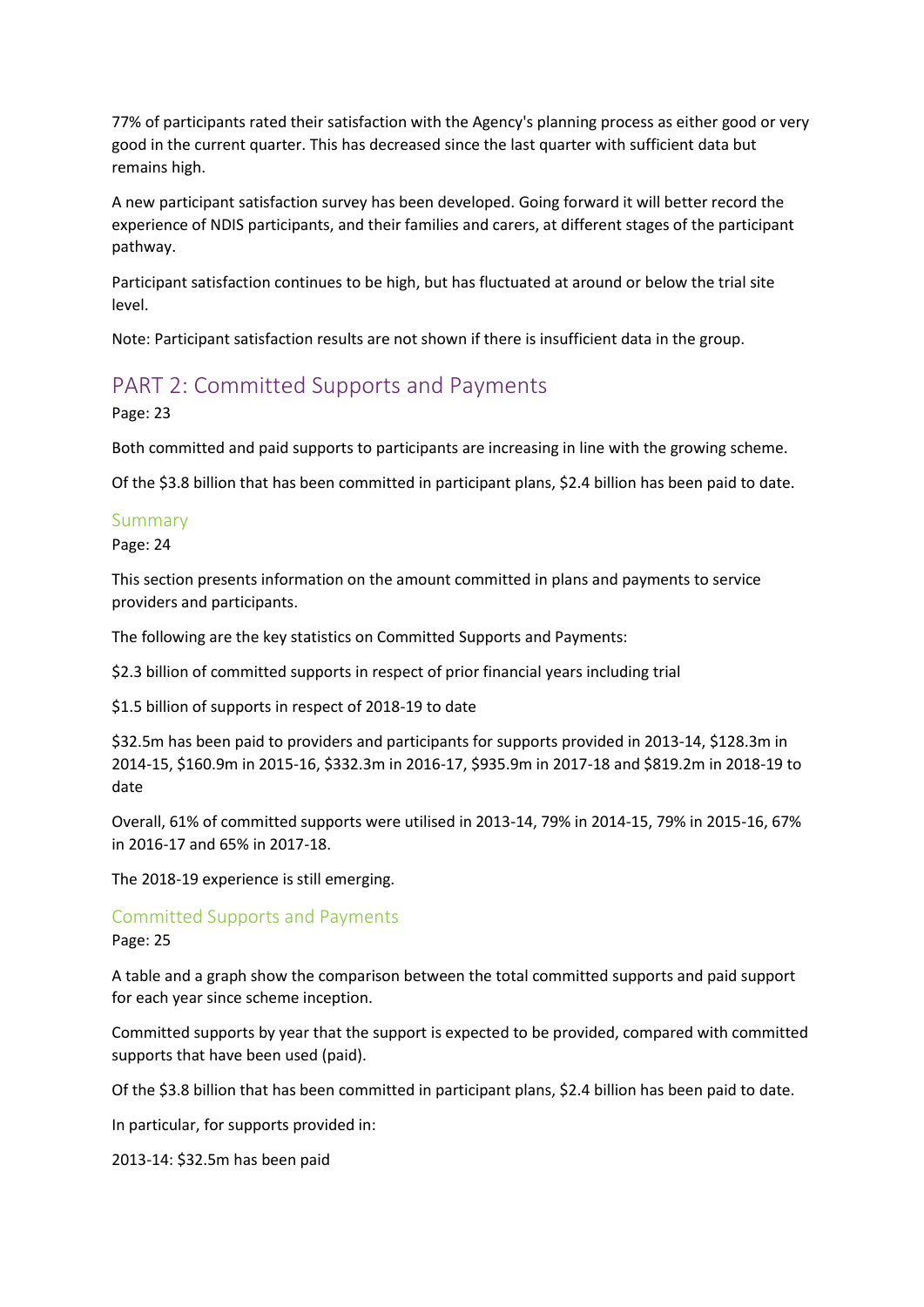2014-15: \$128.3m has been paid

2015-16: \$160.9m has been paid

2016-17: \$332.3m has been paid

2017-18: \$935.9m has been paid

2018-19 to date: \$819.2m has been paid

# Committed Supports by Cost Band

Page: 26

Two charts (including and excluding SIL) show the comparison of the distribution of average annualised committed supports by cost band for the current and previous quarter.

As at 2018-19 Q2, the distribution of average annualised committed supports remained consistent with previous quarters. This is the case whether Supported Independent Living (SIL) supports are included or excluded in the figures.

# Committed Supports by Age Band

### Page: 27

A graph shows the comparison between the average annualised committed supports by age band for the current and previous quarter.

The average annualised committed supports increase steeply up to age 19, stabilise to age 64 and then reduce at older ages.

Note: The age eligibility requirements for the NDIS are based on the age as at the access request date. Participants with their initial plan approved aged 65+ have turned 65 since their access request was received.

# Committed Supports by Disability Group

Page: 28

A graph shows the comparison between the average annualised committed supports by primary disability group for the current and previous quarter.

Participants with Cerebral Palsy, Spinal Cord Injury and Acquired Brain Injury have the highest average annualised committed supports.

# Committed Supports by Level of Function

### Page: 29

A graph shows the comparison between the average annualised committed supports by level of function for the current and previous quarter.

The average annualised committed supports generally increase for participants with lower levels of function.

Note 1: Average annualised committed supports are not shown if there are insufficient data in the group.

Note 2: High, medium and low function is relative within the NDIS population and not comparable to the general population.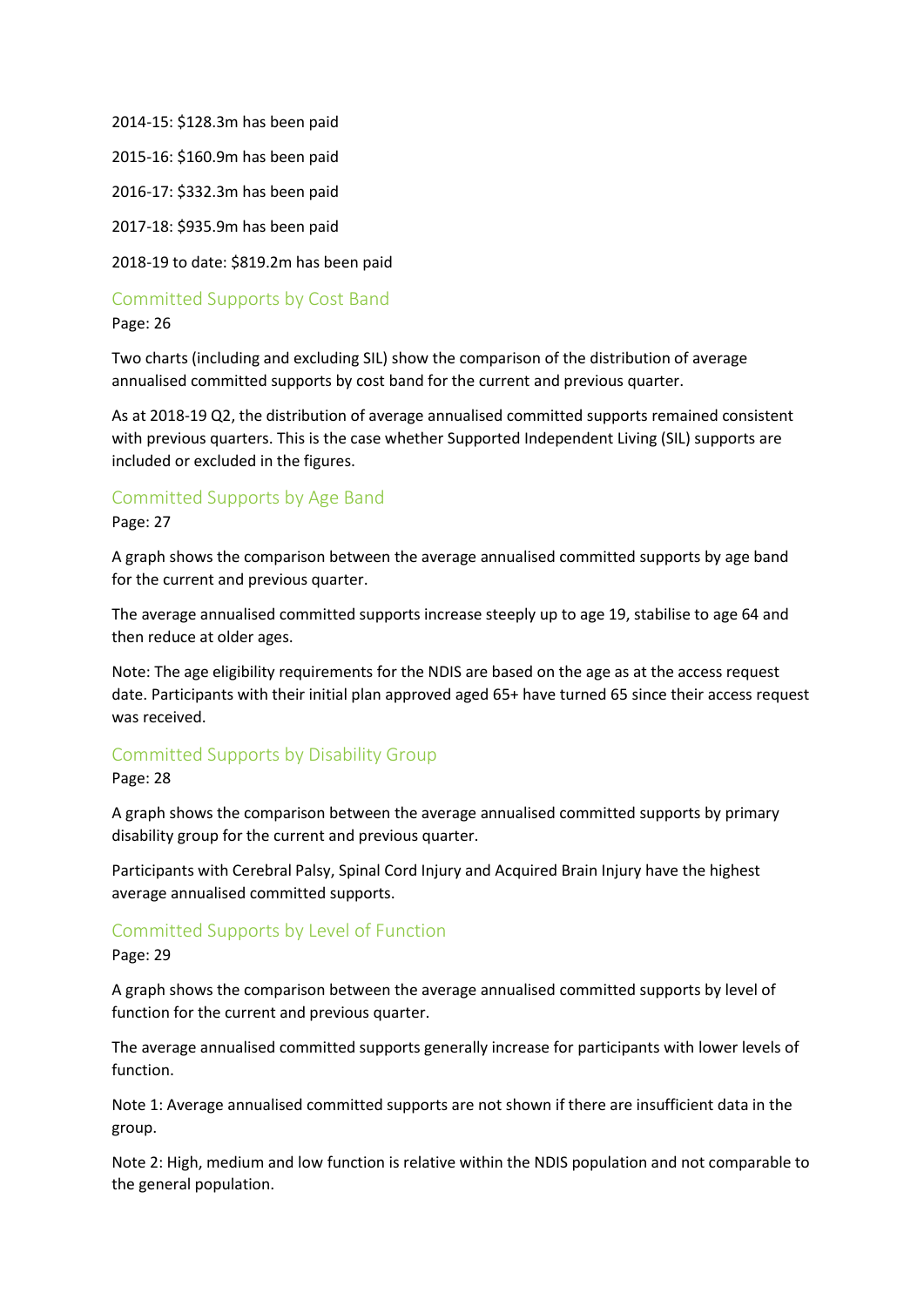# Utilisation of Committed Supports

Page: 30

A graph shows the comparison between the utilisation of committed supports by the year that the support was expected to be provided.

Utilisation of committed supports by year that the support was expected to be provided as at 30 September 2018, compared with 31 December 2018.

As there is a lag between when support is provided and when it is paid, the utilisation in 2018-19 will increase.

Lower utilisation in 2016-17 and 2017-18 is predominantly driven by the large number of participants who received their first plan in these years. Participants utilise less of their first plan compared with their second and subsequent plans, as it takes time to familiarise with the NDIS and decide which supports to use.

The utilisation of committed supports in 2018-19 will increase further as there is a lag between when support is provided and when it is paid.

# PART 3: Providers and Markets

Page: 31

The scale and extent of the market continues to grow, with a 10% increase in the number of providers during the quarter to 6,027.

44% of approved providers were active in Victoria at 31 December 2018, and 56% were yet to have evidence of activity.

# Summary

### Page: 32

This section contains information on registered service providers and the market, with key provider and market indicators presented.

### Provider registration

•To provide supports to NDIS participants, a service provider is required to register and be approved by the NDIA.

•Providers register with the NDIA by submitting a registration request, indicating the types of support (registration groups) they are accredited to provide.

How providers interact with participants

•NDIS participants have the flexibility to choose the providers who support them.

•Providers are paid for disability supports and services provided to the participants.

The following are the key statistics:

6,027 approved providers, 44% of which were active in Victoria at 31 December 2018

85-90% of payments made by the NDIA are received by 25% of providers

40% of service providers are individuals/sole traders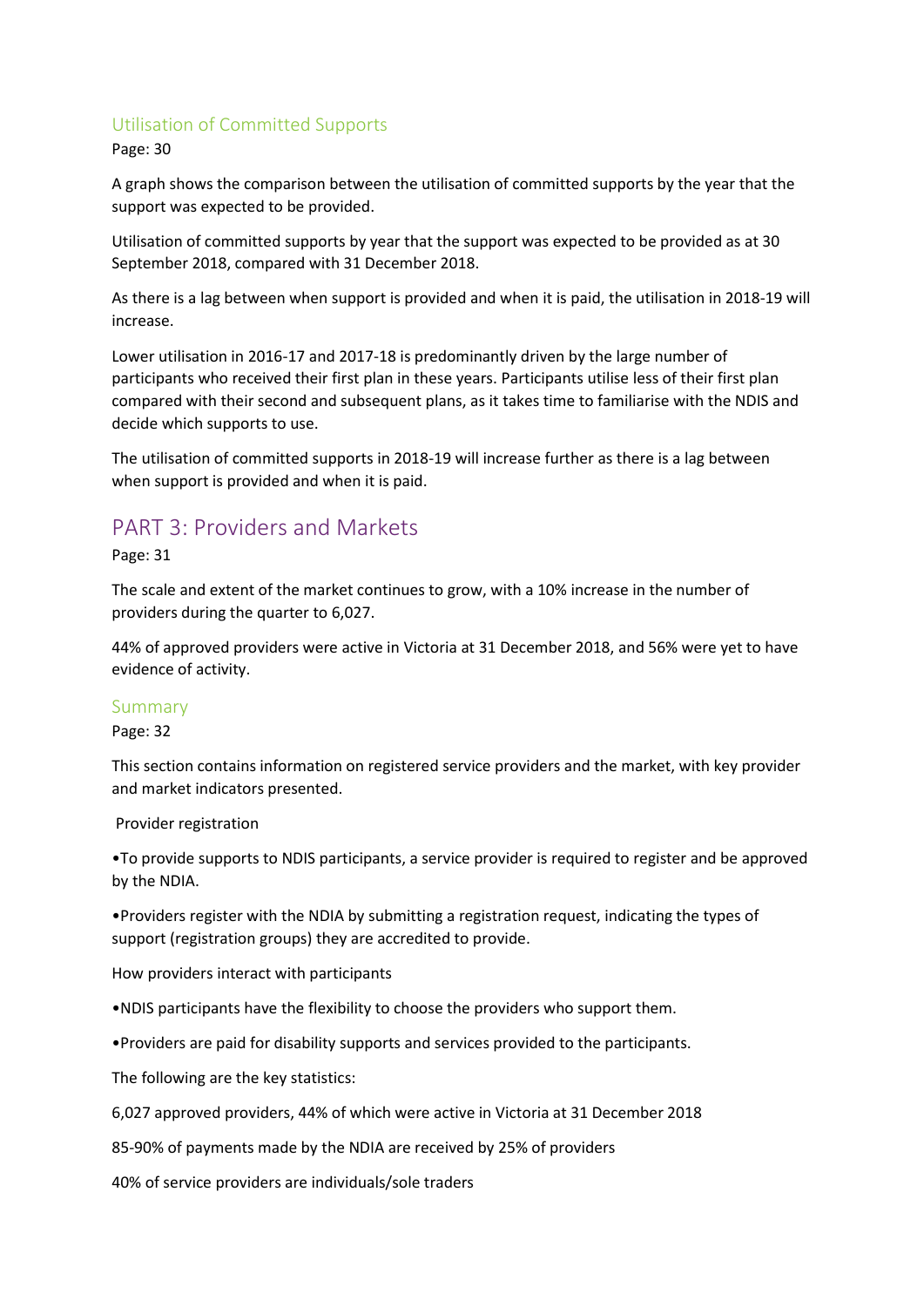Therapeutic supports has the highest number of approved service providers, followed by household tasks and assistance with travel/transport arrangements

### Providers over time

Page: 33

A chart displays the cumulative number of approved service providers since June 2016 by the type of provider, individual/sole trader or company/organization.

As at 31 December 2018, there were 6,027 registered service providers, of which 2,425 were individual/sole trader operated businesses and 3,602 were companies or organisations.

40% of approved service providers are individuals/sole traders.

The number of approved service providers increased by 10% from 5,485 to 6,027 in the quarter.

1.56 average providers per participant

### Proportion of Active Providers

#### Page: 34

The figure displays the proportion of active and not yet active providers.

Change in the activity status of providers.

As at 31 December 2018, 44% of providers were active and 56% were yet to have evidence of activity. Of all providers, 706 began delivering new supports in the quarter.

### Approved Registration groups

Page: 35

A chart displays the approved providers by the changes in registration group and percentage over the quarter.

The number of approved providers has increased for most registration groups over the quarter.

The registration groups with the largest numbers of approved providers continue to grow:

- Therapeutic Supports: from 2,573 to 2,862 (11% increase)
- Household Tasks: from 1,585 to 1,800 (14% increase)
- Assistance with travel/transport arrangements: from 1,260 to 1,421 (13% increase)
- Assistance products for personal care and safety: from 951 to 1,046 (10% increase)
- Innovative Community Participation: from 875 to 995 (14% increase)

### Active Registration groups

Page: 36

A chart displays the active providers by the changes in registration group and percentage over the quarter.

The number of providers active in each registration group has increased for most registration groups over the quarter.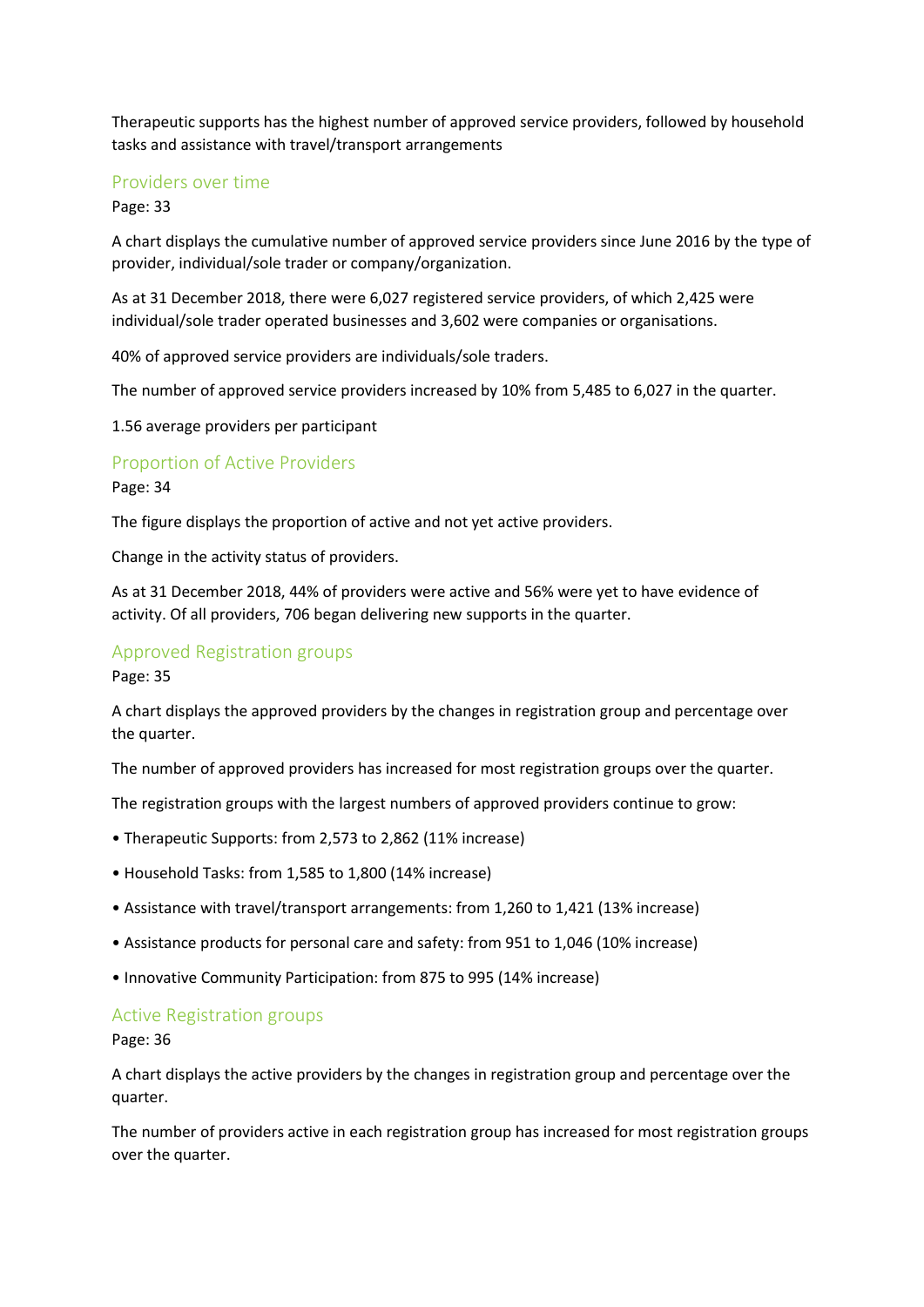The registration groups with the largest numbers of active providers continue to grow:

- Therapeutic Supports: from 1,259 to 1,393 (11% increase)
- Household tasks: from 482 to 569 (18% increase)
- Participation in community, social and civic activities: from 335 to 371 (11% increase)
- Daily Personal Activities: from 297 to 331 (11% increase)

• Assistance in coordinating or managing life stages, transitions and supports: from 295 to 328 (11% increase)

# Market share of top providers

Page: 37

An object displays the market share of the top 25% of providers by registration group.

25% of service providers received 85-90% of the dollars paid for major registration groups.

The following are the key statistics for the market share of the top 25% of providers by registration category:

90% Daily personal activities

90% Early intervention supports for early childhood

85% Participation in community, social and civic activities

89% Therapeutic supports

87% Assistance with daily life tasks in a group or shared living arrangement

# PART 4: Information, Linkages and Capacity Building

Page: 38

Information, Linkages and Capacity Building was covered in the national version of the COAG Quarterly Performance Report.

# PART 5: Mainstream Interface

Page: 39

The proportion of participants entering in the current quarter and accessing mainstream services is consistent with prior quarters.

### Mainstream Interface

Page: 40

An object displays the comparison of the percentage of participants accessing mainstream supports. The object compares the current quarter against all prior quarters (transition only).

89% of active participants with a plan approved in 2018-19 Q2 access mainstream services. This is consistent with prior quarters. Participants are accessing mainstream services predominantly for health and wellbeing, daily activities and lifelong learning.

The following are the key statistics: